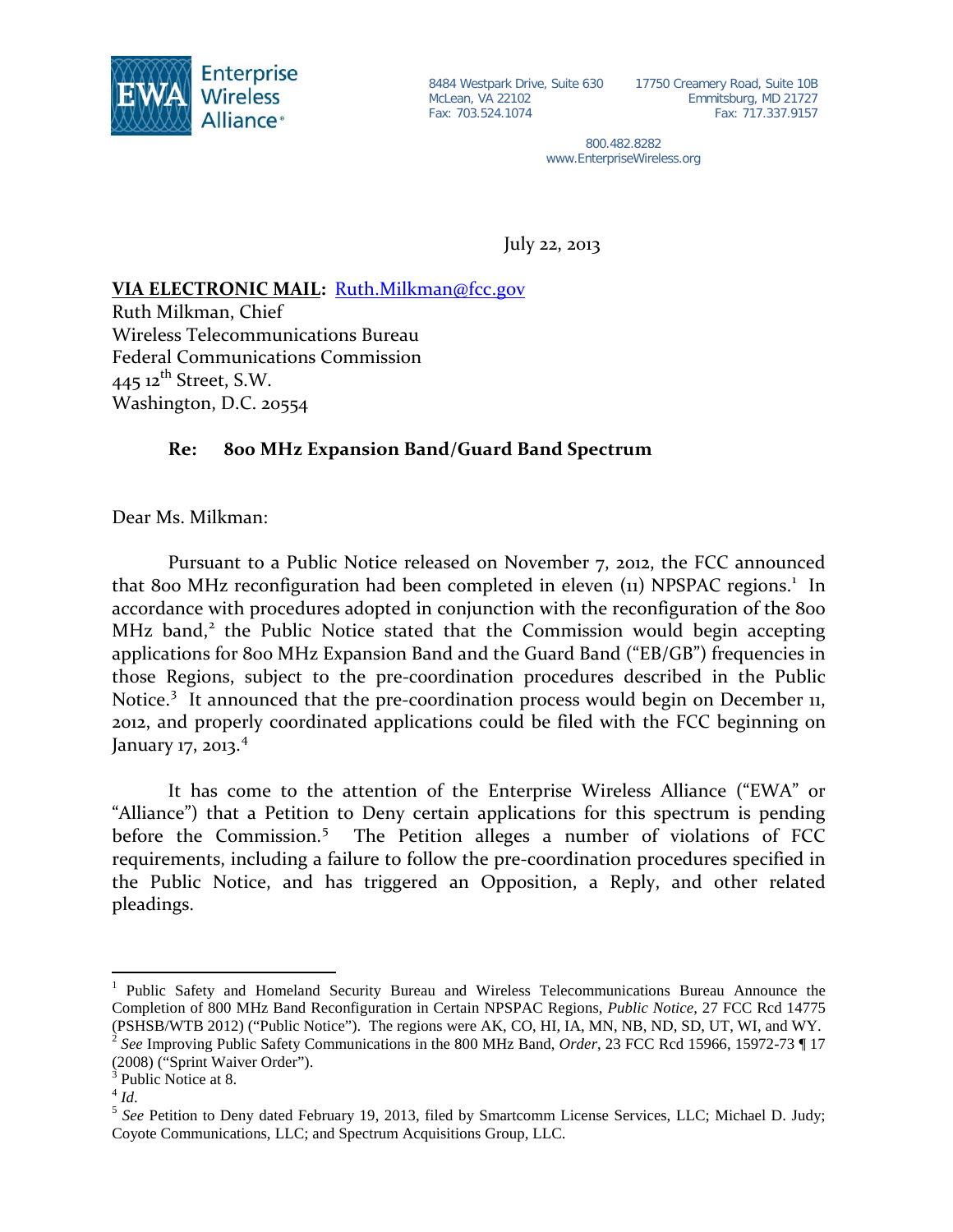The EB/GB spectrum is the first "new" allocation of potentially exclusive channels for Industrial/Business ("I/B") and Specialized Mobile Radio ("SMR") applicants in almost thirty (30) years.<sup>[6](#page-1-0)</sup> While there likely is available 800 MHz interleaved spectrum in many of the regions specified in the Public Notice, that will not be the case as reconfiguration is completed in more heavily populated NPSPAC regions where no 800 MHz channels have been available for years. For this reason, it is essential that the FCC's licensing rules generally, and all applicable coordination processes, be followed scrupulously with regard to EB/GB applications.

EWA takes no position on the dispute pending before the FCC. It does request that the FCC resolve that matter as quickly as possible so that similar issues do not arise as EB/GB spectrum becomes available in additional NPSPAC regions.

Please feel free to contact me if you have any questions about this matter.

Sincerely, Mark E. Crosby President/CEO

cc: Roger Noel (via email) Scot Stone (via email) Terry Fishel (via email)

<span id="page-1-0"></span> <sup>6</sup> The 800 MHz band has been allocated for I/B and SMR use since the mid-1980s and has been utilized intensively by such entities. Thus, the allocation itself is not new. However, in conjunction with the 800 MHz reconfiguration process, the FCC has not accepted applications from new applicants for frequencies in these two bands for almost a decade. In that respect, and as virtually all other available 800 MHz spectrum is reserved, first, for public safety use, the EB and GB represent a unique opportunity for I/B and SMR applicants to utilize frequencies that can be assigned on an exclusive basis for deployment in advanced technology systems.